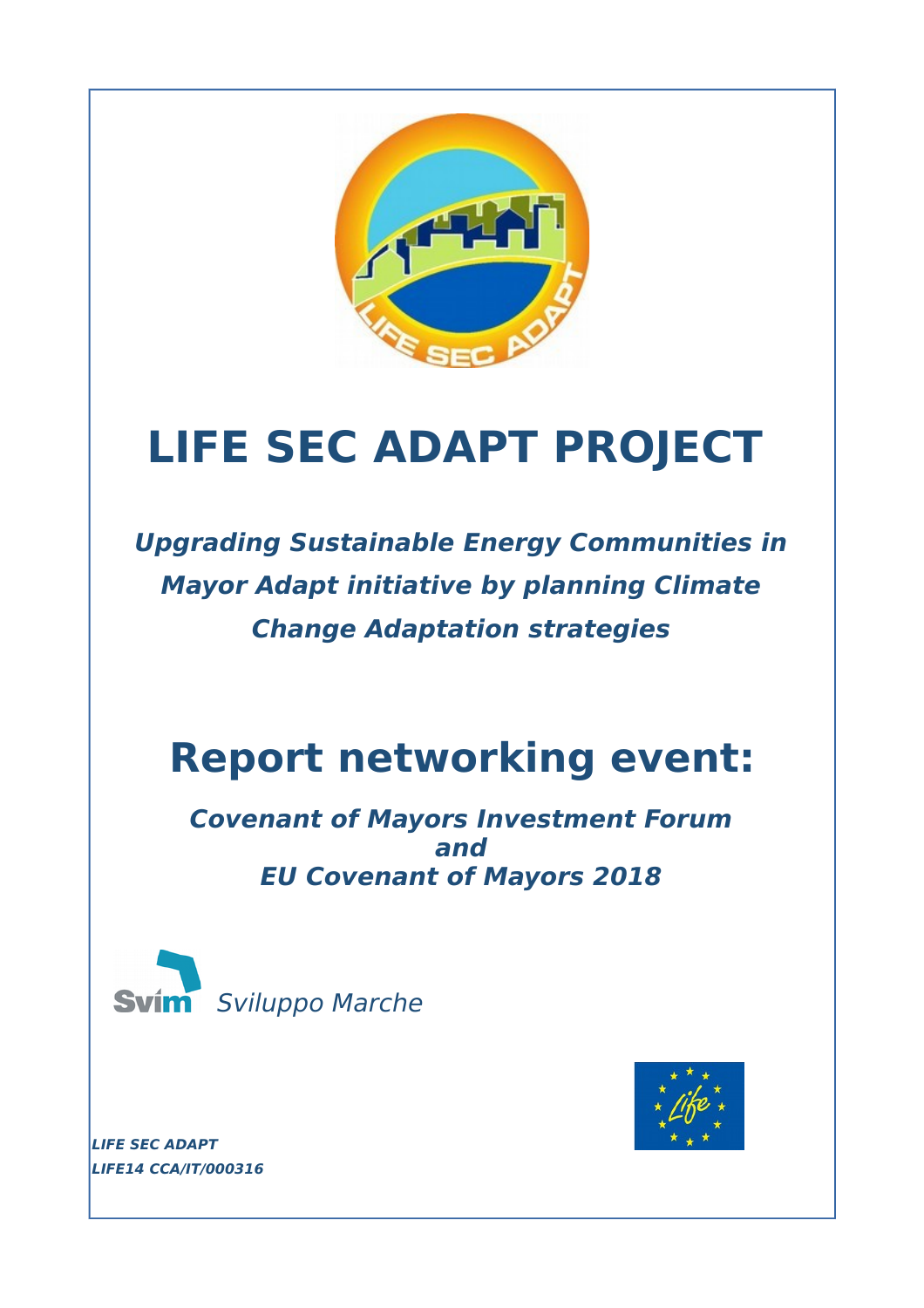| <b>PROGRAMME</b>    | LIFE 2014 - 2020 - Climate Change              |
|---------------------|------------------------------------------------|
|                     | Adaptation                                     |
| <b>PROJECT</b>      | <b>LIFE SEC ADAPT</b>                          |
| <b>ACRONYM</b>      |                                                |
| <b>PROJECT CODE</b> | LIFE14/CCA/IT/000316                           |
| <b>TITLE</b>        | • Covenant of Mayors Investment Forum          |
|                     | <b>EU Covenant of Mayors 2018</b><br>$\bullet$ |
| <b>ACTION/TASK</b>  | E2 - Networking with other LIFE and/or non-    |
| <b>RELATED</b>      | <b>LIFE</b> projects                           |
| <b>DATE OF</b>      | 19 / 03 / 2018                                 |
| <b>DELIVERY</b>     |                                                |
| <b>VERSION</b>      |                                                |
| <b>AUTHOR</b>       | Silvia Renda, Caterina D'Auria.                |

**LIFE SEC ADAPT LIFE14 CCA/IT/000316** 

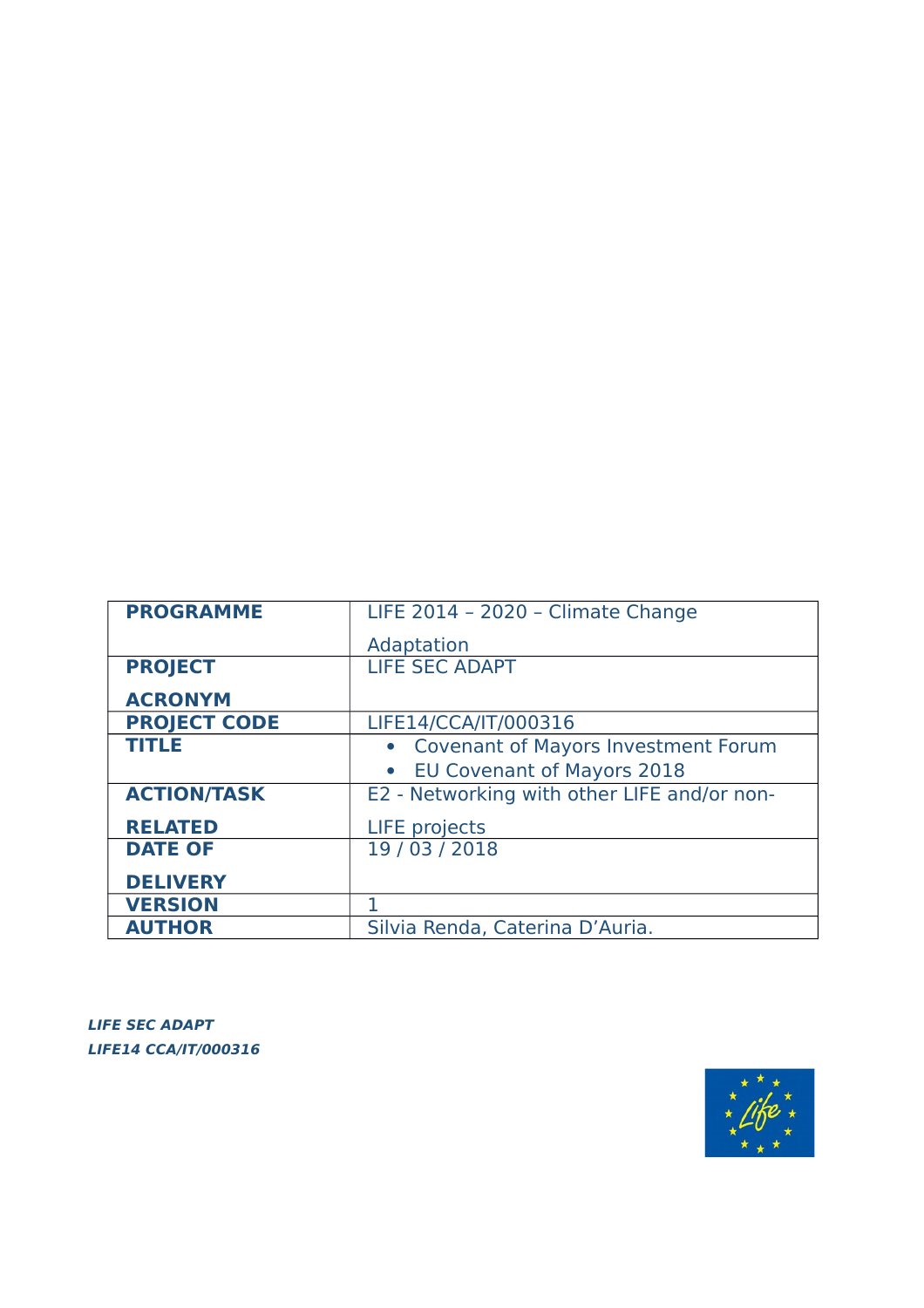

## **General information**

| Select typology:                              | Conference                                                                                                                                                                                                     |
|-----------------------------------------------|----------------------------------------------------------------------------------------------------------------------------------------------------------------------------------------------------------------|
| Title:                                        | Covenant of Mayors Investment Forum<br>EU Covenant of Mayors 2018<br>$\bullet$                                                                                                                                 |
| Name of the<br>organisation<br>proposer:      | European Commission's Directorate-Generals for Energy and<br>Climate Action and the Executive Agency for Small and<br>Medium-sized Enterprises (EASME) in collaboration with<br>the Covenant of Mayors.        |
| Date:                                         | 21-22 February 2018                                                                                                                                                                                            |
| <b>SEC ADAPT</b><br>partners<br>participating | Sviluppo Marche                                                                                                                                                                                                |
| Website info:                                 | Covenant of Mayors Investment Forum:<br>https://ec.europa.eu/energy/en/events/covenant-mayors-<br>investment-forum-energy-efficiency-finance-market-place<br>EU Covenant of Mayors 2018: http://bit.ly/2F70kl7 |

# **Specific information**

| Main thematic<br>addressed:                                             | • Climate Adaptation<br>• Climate Mitigation<br>• RES (Renewable Energy Systems)<br>• Energy Saving<br>• Smart economies<br>• Sustainable development                |
|-------------------------------------------------------------------------|----------------------------------------------------------------------------------------------------------------------------------------------------------------------|
| Type of<br>stakeholders<br>involved (specify<br>numbers if<br>possible) | • Public Administration<br>• Academic Institution<br>• Business sector - professional/industry association<br>• Business sector - Individual Consultant or companies |
| <b>Territorial level</b>                                                | • European / Transnational regions                                                                                                                                   |



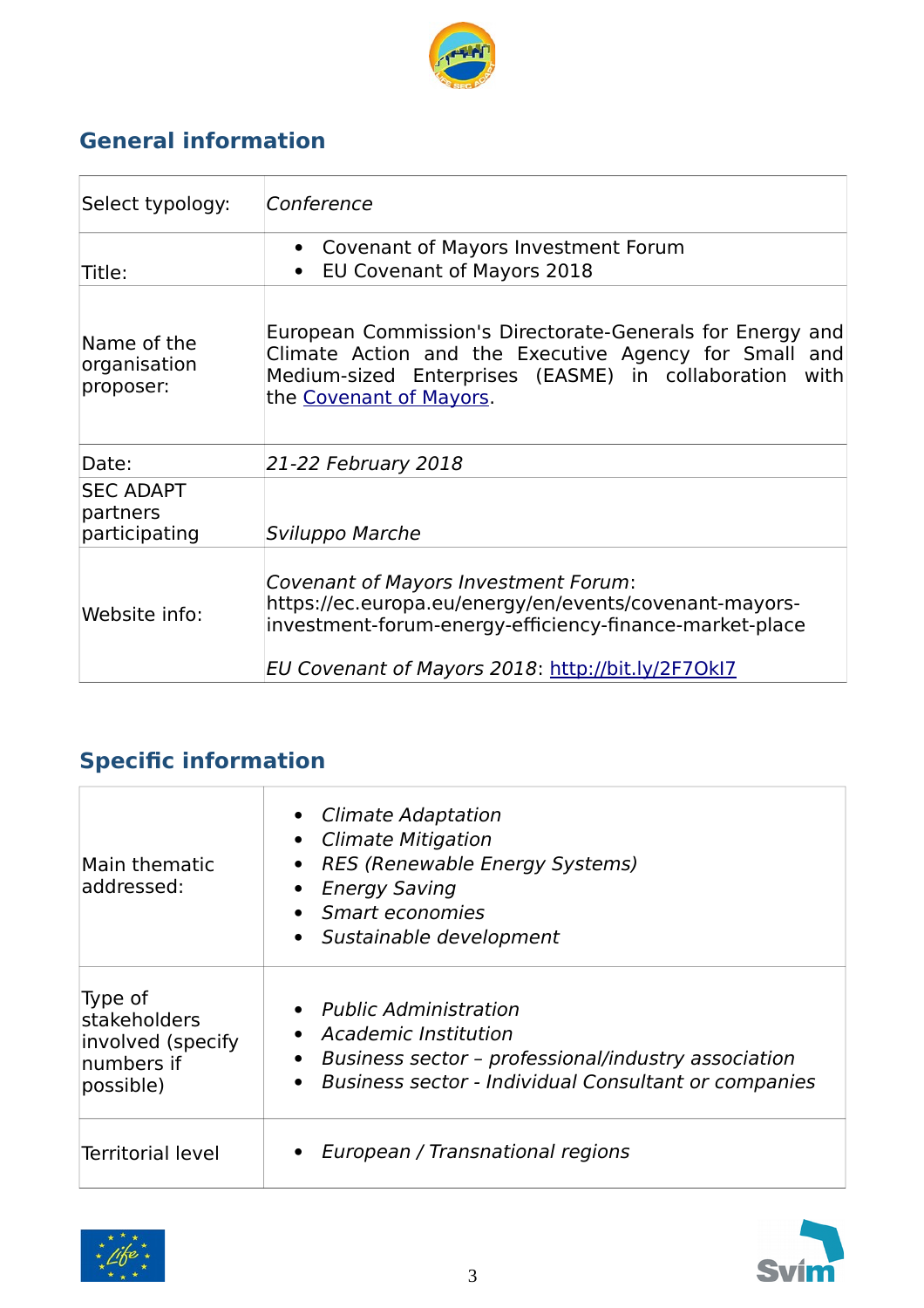

### **Report:**

#### **Aim of the event:**

On 21st February 2018, SVIM attended the "**Covenant of Mayors Investment Forum**", organized by the European Commission's Directorate-Generals for Energy and Climate Action and the Executive Agency for Small and Medium-sized Enterprises (EASME) in collaboration with the [Covenant of Mayors.](http://www.covenantofmayors.eu/index_en.html)

The event created opportunities to discuss the key success factors for financing climate adaptation, clean urban transport and energy efficiency at the operational level. It presented 25 successful projects, divided in five thematic parallel strands of interactive workshops on:

- financing climate adaptation,
- financing clean urban transport,
- financing energy efficiency in public assets,
- financing home renovation in cities and regions
- innovative financing solutions

to facilitate the market for climate and sustainable energy finance. Best practices projects presented their experiences to enable replication by other interested project promoters.

The renewal of the political commitment to go on with sustainable energy investments was underlined during the "**EU Covenant of Mayors 2018"**, held in the European Parliament on  $22^{nd}$  February 2018, where Signatories shared their achievements and areas for future action, including cities' role in implementing the Paris Agreement, as well as cooperation with industry. During the event, the European Commission launched also the [European Capital of Innovation \(iCapital\)](https://ec.europa.eu/research/prizes/icapital/index.cfm) [Award](https://ec.europa.eu/research/prizes/icapital/index.cfm) 2018, to reward the most innovative city in Europe that makes innovation the core for citizens quality life improvements.

#### **Specific LIFE SEC ADAPT Partners activity (presentation, participation to**

#### **workshop, poster etc)**

SVIM, as Lead Partner of LIFE SEC ADAPT and implementation body on behalf of the territorial coordinator of the Covenant of Mayor for Climate and Energy, participated to both events and took part to all plenary lectures as well as some of the parallel sessions, gathering information for the future implementation and development of SECAP for signatory authorities.



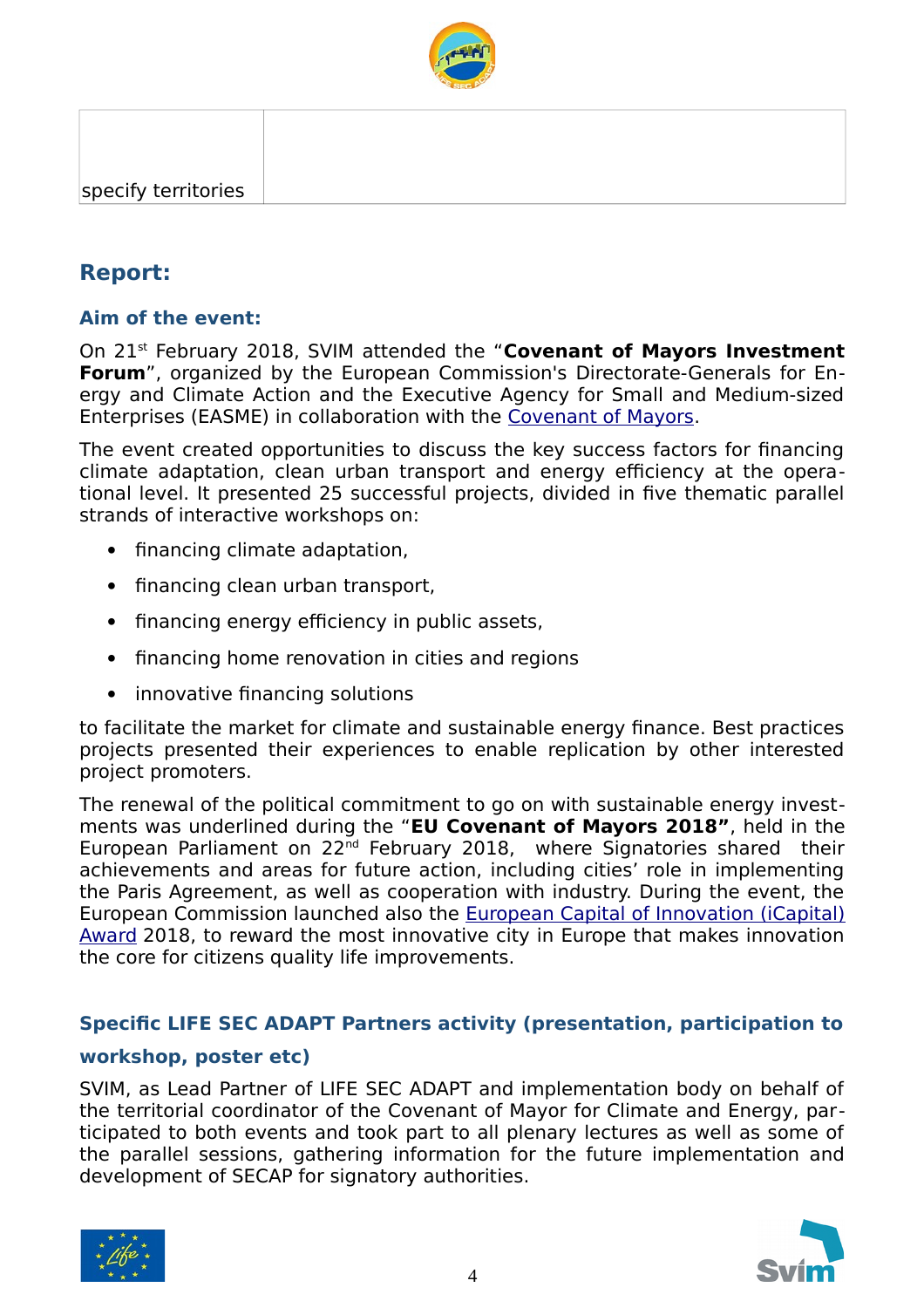

#### **Lesson learnt to spread with LIFE SEC ADAPT partners**

Both in "**Covenant of Mayors Investment Forum**" **and in the "EU Covenant of Mayors 2018 Ceremony",** participants underlined the need in accelerating investment into climate adaptation and sustainable energy to ensure a clean energy transition and helping the EU to meet its climate and energy targets for 2030. This will bring significant benefits for all European citizens and companies in terms of jobs and sustainable growth, lower energy bills, health and security of energy supply as well as greater resilience of cities to a constantly changing climate.

The "**Covenant of Mayors Investment Forum**" presented 25 successful projects in 5 thematic parallel strands of dedicated interactive workshops on financing climate adaptation, clean urban transport, energy efficiency in public assets and home renovation in cities and regions, as well as initiatives working across Europe to facilitate the market for climate and sustainable energy finance.

Practitioners provided their concrete experience in the development of bankable investment; many projects were supported by the Project Development Assistance facilities co-funded under the Intelligent Energy Europe (IEE) and Horizon 2020 programmes, including the ELENA facility managed by the European Investment Bank (EIB). In addition, many cities have started projects in increasing their resilience by adapting to the already happening and intensifying adverse impacts of climate change (e.g. floods, heat waves, water scarcity, coastal erosion, etc.).

With this regard, one of the most relevant project presented during the event was the "**Climate revolving Fund",** implemented by the city of Almada (PT), aiming at reducing the carbon footprint by financing both climate adaptation and mitigation investments. In 2009, Almada's City Council created the "Almada Less Carbon Fund" in order to reduce its carbon footprint via investments in energy efficiency and renewable energy. The financial sources of the fund are based on a simple economic valuation and monetisation of the GHG generated by the City Council's regular activities which feed the fund.

The fund is a voluntary scheme of the municipality, created and fostered through the following steps: first of all, the CO2eq annual emissions attributed to the city council's activities are calculated. Secondly, a price per ton of CO2eq is defined and applied to the global emissions. The final sum that results from the calculation is included within the next year's municipal budget in a specific budget line exclusively dedicated to investments in energy efficiency, renewable energy and adaptation to climate change.

As success factors, the city of Almada stressed that the funding operates on a cross sectorial/department basis, meaning that all departments can benefit from the fund. They can invest in projects without using their own budget lines which is a huge motivation for them. Moreover, they take advantage of AGENEAL support, which is the Local Energy Management Agency of Almada. The strategy of coordinating the Almada Fund with EU Funds and programmes (in particular Structural Funds, Intelligent Energy Europe Programme, etc.) has been extremely successful and has allowed for development of several projects with a clear



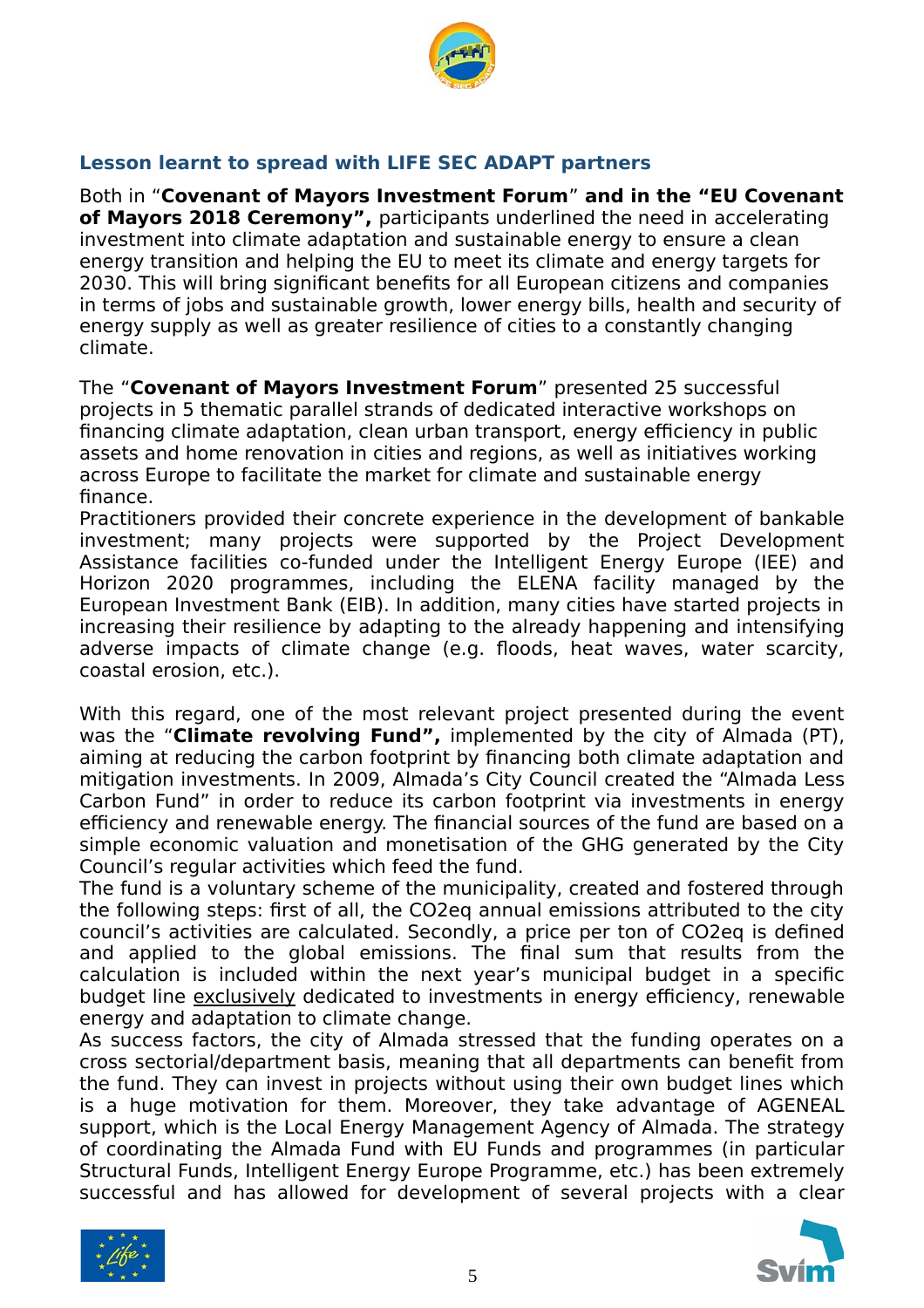

financial benefit for the municipality. Further benefits include better environment, improved resource efficiency, management procedures, etc.

Another relevant project is **"2020 Together"**, coordinated by the city of Torino, that launched and investment programme based on PPP and Third Party Investment involving regional, provincial and local authorities, financial institutions and local industries/investors. The project launched investment into the energy efficiency refurbishment of public buildings and public street lighting points with an overall investment of  $\epsilon$  12.500,00. Funded under IEE Programme, "2020 Together" applied two different approaches using Energy Performance Contracting: a building scheme for small and medium municipalities for buildings and street lights and a pooling scheme for the regional capital City of Torino, for more than 100 buildings, thus creating and innovative approach to energy efficiency investments for public sector.

In both events, speakers underlined the importance to bring together key stakeholders and representatives from cities, regions and industry as well as the financial sector to pave the ground for successful actions, both in financing climate adaptation, clean urban transport and energy efficiency as well as in planning ad hoc measures.